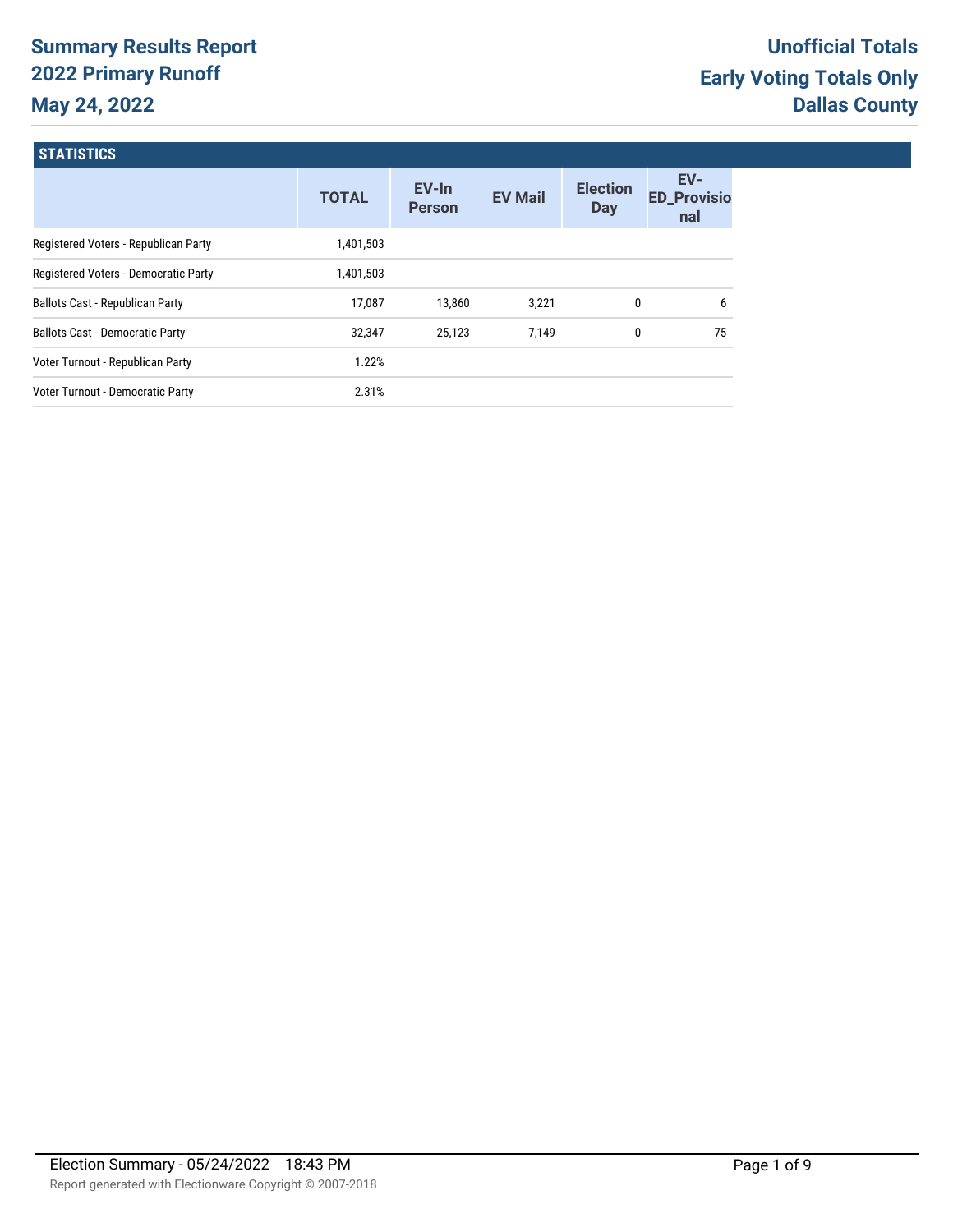**REP Rep U.S. Congressional Dist 30 Rep Dist 30**

Vote For 1

|                          | <b>TOTAL</b> | <b>VOTE %</b> | EV-In<br>Person | <b>EV Mail</b> | <b>Election</b><br><b>Day</b> | EV-<br><b>ED_Provisio</b><br>nal |
|--------------------------|--------------|---------------|-----------------|----------------|-------------------------------|----------------------------------|
| James " J. Frank" Harris | 758          | 37.77%        | 698             | 60             | 0                             | 0                                |
| James Rodgers            | 1,249        | 62.23%        | 1,064           | 185            | 0                             | 0                                |
| <b>Total Votes Cast</b>  | 2,007        | 100.00%       | 1,762           | 245            | $\bf{0}$                      | $\bf{0}$                         |

### **REP Rep U.S. Congressional Dist 32 Rep Dist 32**

Vote For 1

|                         | <b>TOTAL</b> | VOTE %  | EV-In<br>Person | <b>EV Mail</b> | <b>Election</b><br><b>Day</b> | EV-<br><b>ED_Provisio</b><br>nal |
|-------------------------|--------------|---------|-----------------|----------------|-------------------------------|----------------------------------|
| Antonio Swad            | 2,356        | 58.22%  | 1,988           | 368            | 0                             | 0                                |
| Justin Webb             | 1,691        | 41.78%  | 1,378           | 313            | 0                             | 0                                |
| <b>Total Votes Cast</b> | 4,047        | 100.00% | 3,366           | 681            | 0                             | 0                                |

## **REP Rep Attorney General Rep County Wide**

Vote For 1

|                         | <b>TOTAL</b> | <b>VOTE %</b> | EV-In<br><b>Person</b> | <b>EV Mail</b> | <b>Election</b><br><b>Day</b> | EV-<br><b>ED_Provisio</b><br>nal |
|-------------------------|--------------|---------------|------------------------|----------------|-------------------------------|----------------------------------|
| Ken Paxton              | 8,907        | 52.36%        | 7,495                  | 1,410          |                               |                                  |
| George P. Bush          | 8,104        | 47.64%        | 6,306                  | 1,794          |                               | 4                                |
| <b>Total Votes Cast</b> | 17,011       | 100.00%       | 13,801                 | 3,204          | 0                             | b                                |

#### **REP Rep Commissioner of the General Land Office Rep County Wide**

|                         | <b>TOTAL</b> | VOTE %  | EV-In<br>Person | <b>EV Mail</b> | <b>Election</b><br><b>Day</b> | EV-<br><b>ED_Provisio</b><br>nal |
|-------------------------|--------------|---------|-----------------|----------------|-------------------------------|----------------------------------|
| <b>Tim Westley</b>      | 4,783        | 30.19%  | 3,651           | 1,130          | 0                             | 2                                |
| Dawn Buckingham         | 11,062       | 69.81%  | 9,266           | 1,792          | 0                             | 4                                |
| <b>Total Votes Cast</b> | 15,845       | 100.00% | 12,917          | 2,922          | 0                             | 6                                |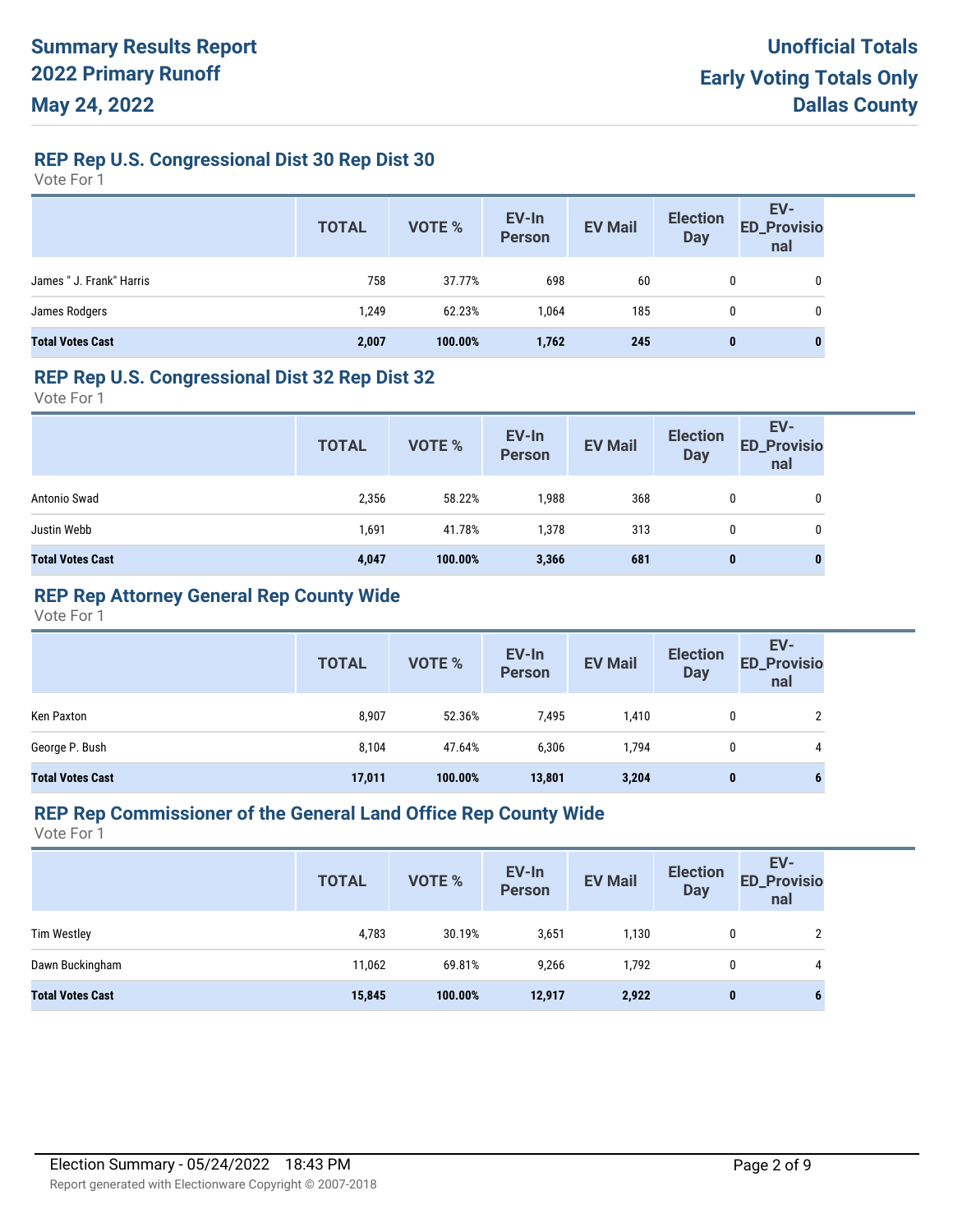## **REP Rep Railroad Commissioner Rep County Wide**

Vote For 1

|                         | <b>TOTAL</b> | <b>VOTE %</b> | EV-In<br>Person | <b>EV Mail</b> | <b>Election</b><br><b>Day</b> | EV-<br><b>ED_Provisio</b><br>nal |
|-------------------------|--------------|---------------|-----------------|----------------|-------------------------------|----------------------------------|
| Wayne Christian         | 9,082        | 56.05%        | 7,118           | 1,962          | 0                             | 2                                |
| Sarah Stogner           | 7,121        | 43.95%        | 6,109           | 1,008          | 0                             | 4                                |
| <b>Total Votes Cast</b> | 16,203       | 100.00%       | 13,227          | 2,970          | $\bf{0}$                      | 6                                |

### **REP Rep Member, State Board of Education, Dist 13 Rep District 13**

Vote For 1

|                         | <b>TOTAL</b> | VOTE %  | EV-In<br>Person | <b>EV Mail</b> | <b>Election</b><br><b>Day</b> | EV-<br><b>ED_Provisio</b><br>nal |
|-------------------------|--------------|---------|-----------------|----------------|-------------------------------|----------------------------------|
| Kathryn Monette         | 2,426        | 67.41%  | 2.125           | 301            | 0                             | 0                                |
| A. Denise Russell       | 1,173        | 32.59%  | 1,032           | 141            | $\mathbf{0}$                  | 0                                |
| <b>Total Votes Cast</b> | 3,599        | 100.00% | 3,157           | 442            | 0                             | 0                                |

## **REP Precinct Chair, Precinct 2099 Precinct 2099**

Vote For 1

|                         | <b>TOTAL</b> | VOTE %  | EV-In<br>Person | <b>EV Mail</b> | <b>Election</b><br><b>Day</b> | EV-<br>ED_Provisio<br>nal |
|-------------------------|--------------|---------|-----------------|----------------|-------------------------------|---------------------------|
| Bo Richardson           | 27           | 75.00%  | 25              |                | 0                             | 0                         |
| Rudy Oeftering          | 9            | 25.00%  |                 |                | 0                             | 0                         |
| <b>Total Votes Cast</b> | 36           | 100.00% | 32              |                | $\bf{0}$                      | 0                         |

#### **REP Precinct Chair, Precinct 3304 Precinct 3304**

|                         | <b>TOTAL</b> | VOTE %  | EV-In<br>Person | <b>EV Mail</b> | <b>Election</b><br><b>Day</b> | EV-<br><b>ED_Provisio</b><br>nal |
|-------------------------|--------------|---------|-----------------|----------------|-------------------------------|----------------------------------|
| Laura Richter           | 18           | 62.07%  | 17              |                | 0                             | 0                                |
| Mary Sue McCarty        | 11           | 37.93%  | g               | 2              | 0                             | 0                                |
| <b>Total Votes Cast</b> | 29           | 100.00% | 26              | 3              | $\bf{0}$                      | $\bf{0}$                         |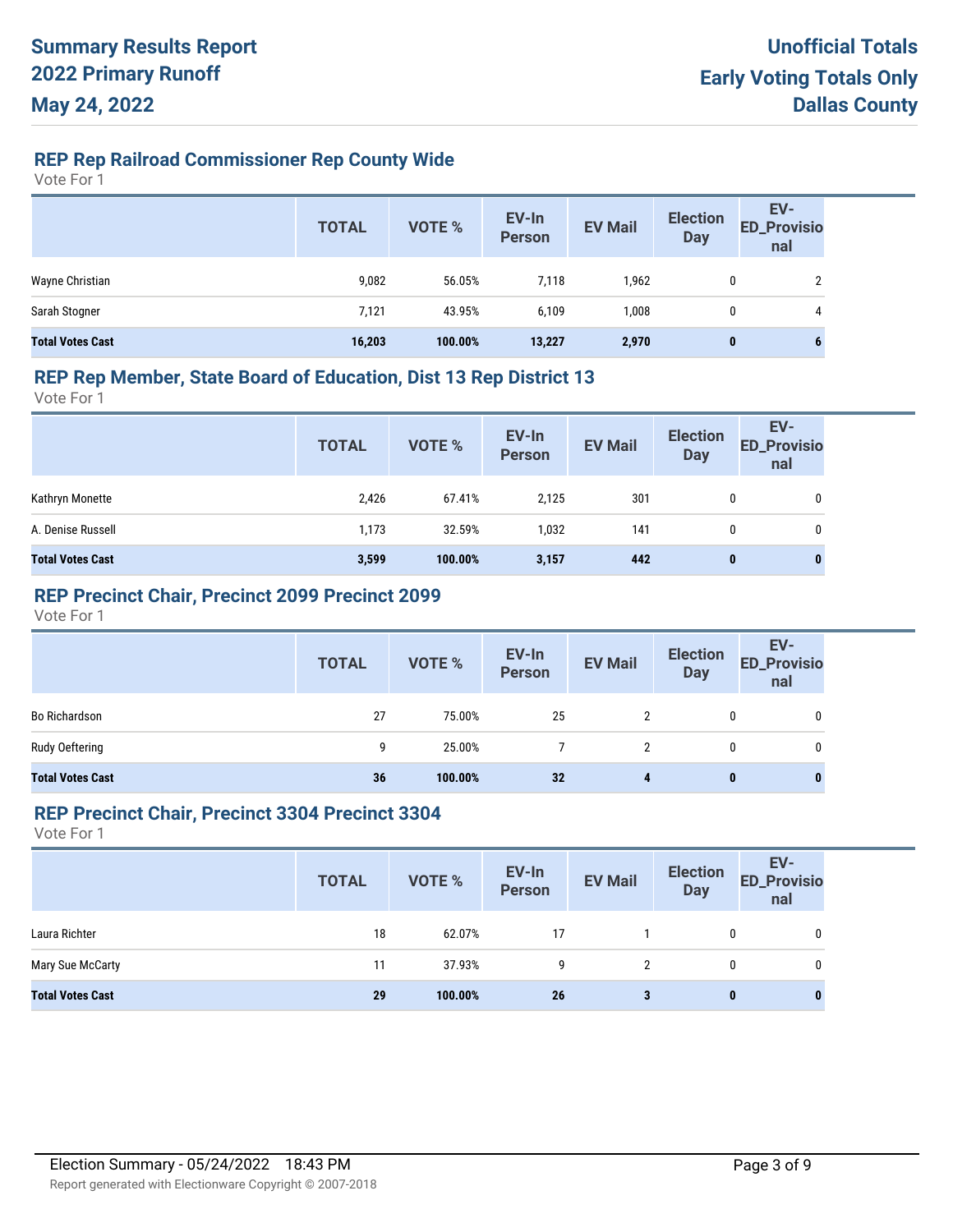## **DEM Dem U.S. Congressional Dist 24 Dem Dist 24**

Vote For 1

|                         | <b>TOTAL</b> | <b>VOTE %</b> | EV-In<br>Person | <b>EV Mail</b> | <b>Election</b><br><b>Day</b> | EV-<br><b>ED_Provisio</b><br>nal |
|-------------------------|--------------|---------------|-----------------|----------------|-------------------------------|----------------------------------|
| Derrik T Gay            | 2,311        | 57.65%        | 1,708           | 595            | 0                             | 8                                |
| Jan McDowell            | 1,698        | 42.35%        | 1,235           | 458            | 0                             | 5                                |
| <b>Total Votes Cast</b> | 4,009        | 100.00%       | 2,943           | 1,053          | 0                             | 13                               |

#### **DEM Dem U.S. Congressional Dist 30 Dem Dist 30**

Vote For 1

|                         | <b>TOTAL</b> | VOTE %  | EV-In<br>Person | <b>EV Mail</b> | <b>Election</b><br><b>Day</b> | EV-<br><b>ED_Provisio</b><br>nal |
|-------------------------|--------------|---------|-----------------|----------------|-------------------------------|----------------------------------|
| Jasmine Crockett        | 8,806        | 60.36%  | 7,024           | 1,766          | 0                             | 16                               |
| Jane Hope Hamilton      | 5,783        | 39.64%  | 4,841           | 931            | 0                             | 11                               |
| <b>Total Votes Cast</b> | 14,589       | 100.00% | 11,865          | 2,697          | 0                             | 27                               |

## **DEM Dem Lieutenant Governor Dem County Wide**

Vote For 1

|                         | <b>TOTAL</b> | <b>VOTE %</b> | EV-In<br><b>Person</b> | <b>EV Mail</b> | <b>Election</b><br><b>Day</b> | EV-<br><b>ED_Provisio</b><br>nal |
|-------------------------|--------------|---------------|------------------------|----------------|-------------------------------|----------------------------------|
| Michelle Beckley        | 13,254       | 41.72%        | 10,274                 | 2,953          | 0                             | 27                               |
| Mike Collier            | 18,518       | 58.28%        | 14,415                 | 4,059          | 0                             | 44                               |
| <b>Total Votes Cast</b> | 31,772       | 100.00%       | 24,689                 | 7,012          | $\mathbf{0}$                  | 71                               |

#### **DEM Dem Attorney General Dem County Wide**

|                         | <b>TOTAL</b> | <b>VOTE %</b> | EV-In<br>Person | <b>EV Mail</b> | <b>Election</b><br><b>Day</b> | EV-<br><b>ED_Provisio</b><br>nal |
|-------------------------|--------------|---------------|-----------------|----------------|-------------------------------|----------------------------------|
| Joe Jaworski            | 13,762       | 43.25%        | 9,969           | 3,761          | 0                             | 32                               |
| Rochelle Mercedes Garza | 18,057       | 56.75%        | 14,731          | 3,286          | 0                             | 40                               |
| <b>Total Votes Cast</b> | 31,819       | 100.00%       | 24,700          | 7,047          | $\bf{0}$                      | 72                               |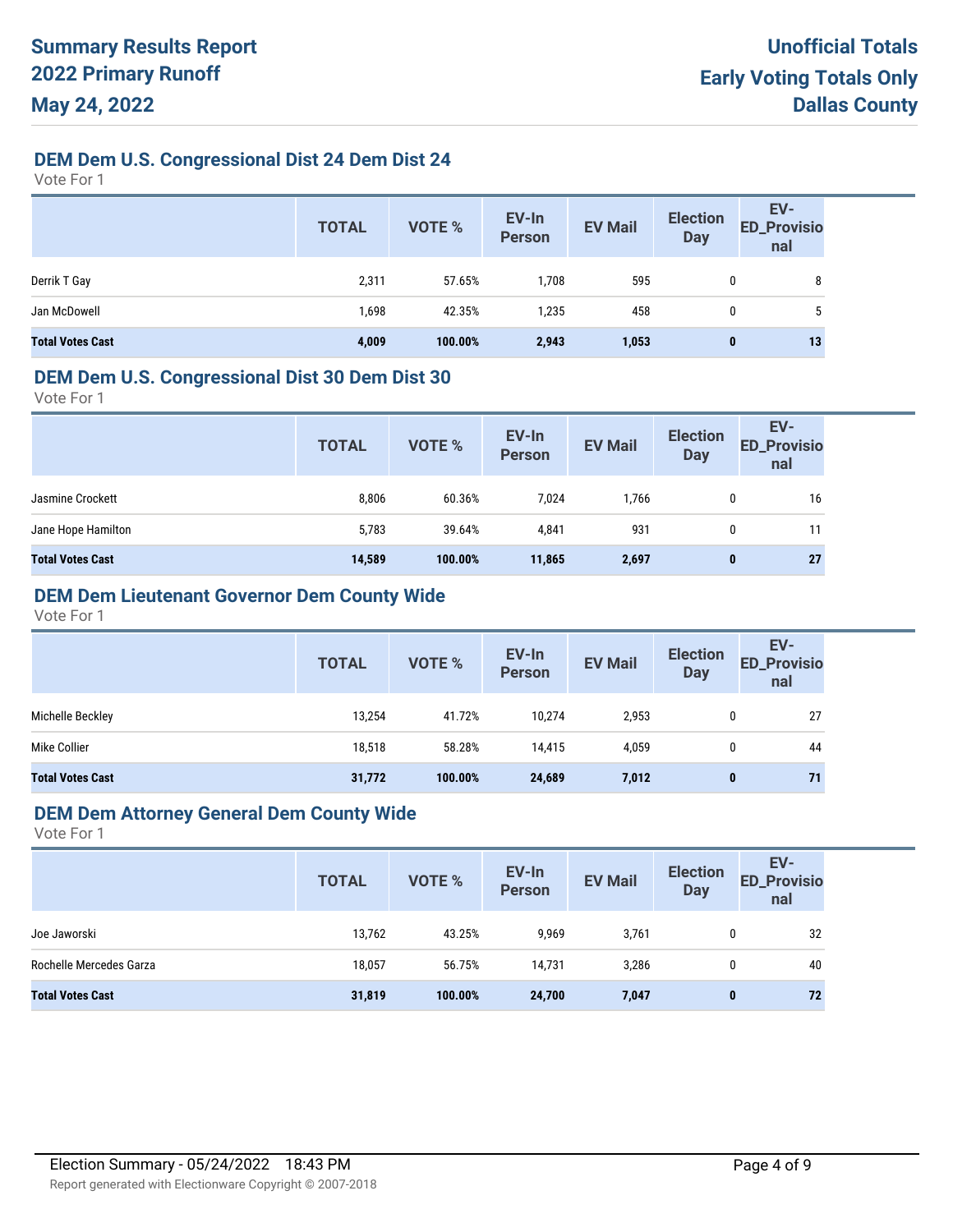## **DEM Dem Comptroller of Public Accounts Dem County Wide**

Vote For 1

|                         | <b>TOTAL</b> | <b>VOTE %</b> | EV-In<br><b>Person</b> | <b>EV Mail</b> | <b>Election</b><br><b>Day</b> | EV-<br><b>ED_Provisio</b><br>nal |
|-------------------------|--------------|---------------|------------------------|----------------|-------------------------------|----------------------------------|
| Angel Luis Vega         | 10,883       | 35.12%        | 8,667                  | 2,194          | 0                             | 22                               |
| Janet T. Dudding        | 20,106       | 64.88%        | 15,457                 | 4,603          | 0                             | 46                               |
| <b>Total Votes Cast</b> | 30,989       | 100.00%       | 24,124                 | 6,797          | $\bf{0}$                      | 68                               |

### **DEM Dem Commissioner of the General Land Office Dem County Wide**

Vote For 1

| EV-In<br><b>ED_Provisio</b><br><b>EV Mail</b><br>VOTE %<br><b>TOTAL</b><br><b>Person</b><br><b>Day</b><br>nal |    |
|---------------------------------------------------------------------------------------------------------------|----|
| Sandragrace Martinez<br>10,827<br>8,297<br>34.44%<br>2,513<br>0                                               | 17 |
| Jay Kleberg<br>20,608<br>65.56%<br>4,408<br>16,146<br>0                                                       | 54 |
| <b>Total Votes Cast</b><br>31,435<br>100.00%<br>6,921<br>24,443<br>$\bf{0}$                                   | 71 |

## **DEM Dem State Rep, Dist 100 Dem District 100**

Vote For 1

|                         | <b>TOTAL</b> | VOTE %  | EV-In<br>Person | <b>EV Mail</b> | <b>Election</b><br><b>Day</b> | EV-<br><b>ED_Provisio</b><br>nal |
|-------------------------|--------------|---------|-----------------|----------------|-------------------------------|----------------------------------|
| Sandra Crenshaw         | 679          | 29.55%  | 516             | 162            | 0                             |                                  |
| Venton C Jones          | 1,619        | 70.45%  | 1,367           | 245            | 0                             |                                  |
| <b>Total Votes Cast</b> | 2,298        | 100.00% | 1,883           | 407            | $\bf{0}$                      | 8                                |

#### **DEM Dem State Rep, Dist 114 Dem District 114**

|                         | <b>TOTAL</b> | VOTE %  | EV-In<br>Person | <b>EV Mail</b> | <b>Election</b><br><b>Day</b> | EV-<br><b>ED_Provisio</b><br>nal |
|-------------------------|--------------|---------|-----------------|----------------|-------------------------------|----------------------------------|
| Alexandra Guio          | 1,225        | 37.50%  | 1,048           | 175            |                               | 2                                |
| John Bryant             | 2,042        | 62.50%  | 1,657           | 374            | 0                             | 11                               |
| <b>Total Votes Cast</b> | 3,267        | 100.00% | 2,705           | 549            | $\bf{0}$                      | 13                               |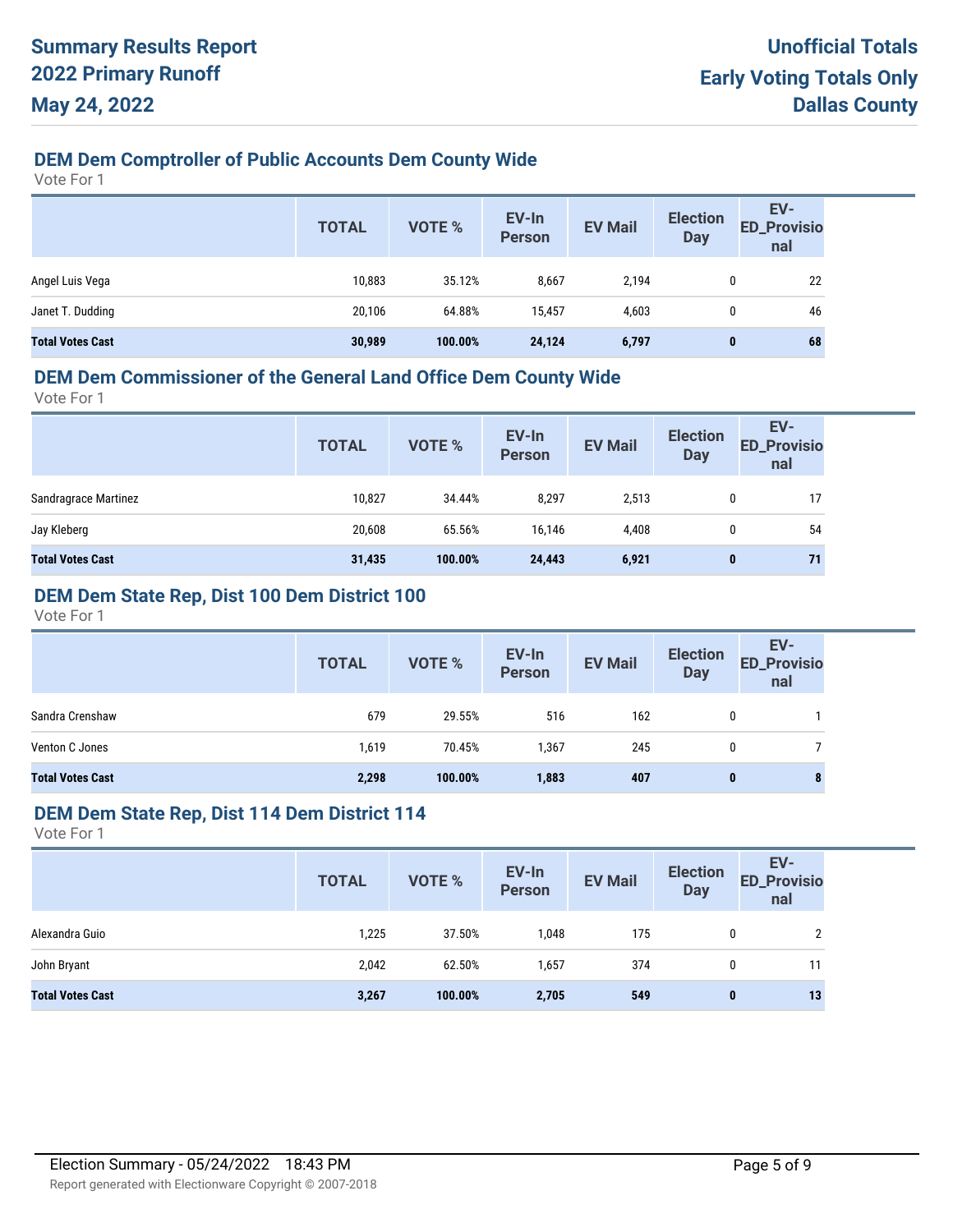## **DEM Dem Judge County Criminal Court No. 10 Dem County Wide**

Vote For 1

|                         | <b>TOTAL</b> | VOTE %  | EV-In<br>Person | <b>EV Mail</b> | <b>Election</b><br><b>Day</b> | EV-<br><b>ED_Provisio</b><br>nal |
|-------------------------|--------------|---------|-----------------|----------------|-------------------------------|----------------------------------|
| Etta J. Mullin          | 12,931       | 41.92%  | 10,054          | 2,858          | 0                             | 19                               |
| Monique J. Bracey Huff  | 17,913       | 58.08%  | 13,934          | 3,930          | 0                             | 49                               |
| <b>Total Votes Cast</b> | 30,844       | 100.00% | 23,988          | 6,788          | $\bf{0}$                      | 68                               |

## **DEM Dem County Clerk Dem County Wide**

Vote For 1

|                         | <b>TOTAL</b> | <b>VOTE %</b> | EV-In<br>Person | <b>EV Mail</b> | <b>Election</b><br><b>Day</b> | EV-<br><b>ED_Provisio</b><br>nal |
|-------------------------|--------------|---------------|-----------------|----------------|-------------------------------|----------------------------------|
| Ann Cruz                | 11,533       | 37.10%        | 9,124           | 2,390          | 0                             | 19                               |
| John F. Warren          | 19,557       | 62.90%        | 15.181          | 4,324          | 0                             | 52                               |
| <b>Total Votes Cast</b> | 31,090       | 100.00%       | 24,305          | 6,714          | $\bf{0}$                      | 71                               |

## **DEM Dem County Commissioner, Precinct No. 2 Dem Comm Dist 2**

Vote For 1

|                         | <b>TOTAL</b> | <b>VOTE %</b> | EV-In<br>Person | <b>EV Mail</b> | <b>Election</b><br><b>Day</b> | EV-<br>ED_Provisio<br>nal |
|-------------------------|--------------|---------------|-----------------|----------------|-------------------------------|---------------------------|
| Andrew Sommerman        | 5,526        | 69.37%        | 4,185           | 1,316          | 0                             | 25                        |
| Michelle Ocker          | 2,440        | 30.63%        | 1,783           | 648            | 0                             | 9                         |
| <b>Total Votes Cast</b> | 7,966        | 100.00%       | 5,968           | 1,964          | 0                             | 34                        |

#### **DEM Dem Justice of the Peace, Precinct No. 2, Place 1 Dem District 2**

|                         | <b>TOTAL</b> | <b>VOTE %</b> | EV-In<br><b>Person</b> | <b>EV Mail</b> | <b>Election</b><br><b>Day</b> | EV-<br><b>ED_Provisio</b><br>nal |
|-------------------------|--------------|---------------|------------------------|----------------|-------------------------------|----------------------------------|
| Atalia Garcia Williams  | 1,845        | 45.24%        | 1,442                  | 399            | 0                             | 4                                |
| Margaret O'Brien        | 2,233        | 54.76%        | 1,568                  | 663            |                               | ົ                                |
| <b>Total Votes Cast</b> | 4,078        | 100.00%       | 3,010                  | 1,062          | $\bf{0}$                      | o                                |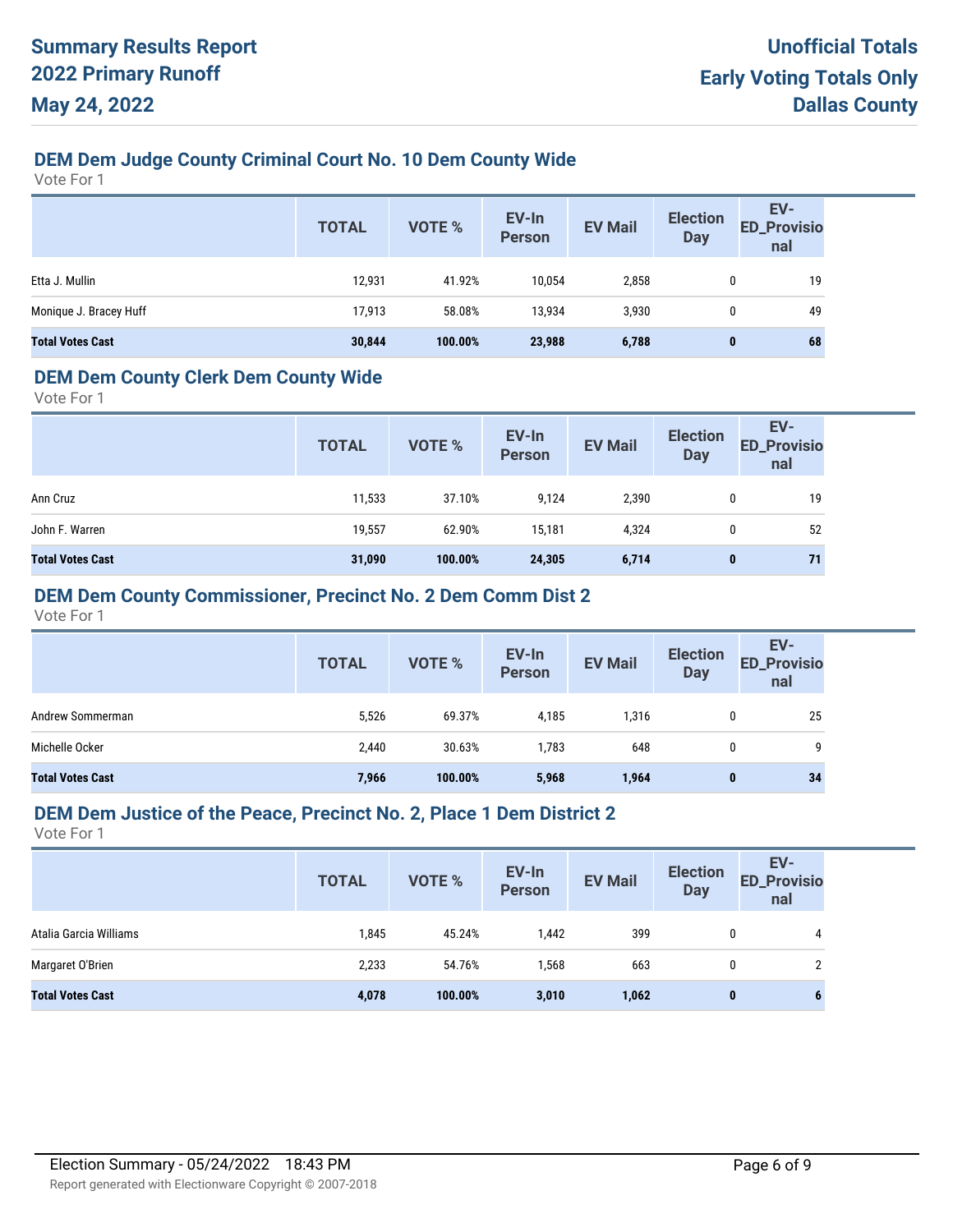## **DEM Dem Justice of the Peace, Precinct No. 5, Place 2 Dem District 5**

Vote For 1

|                         | <b>TOTAL</b> | <b>VOTE %</b> | EV-In<br>Person | <b>EV Mail</b> | <b>Election</b><br>Day | EV-<br><b>ED_Provisio</b><br>nal |
|-------------------------|--------------|---------------|-----------------|----------------|------------------------|----------------------------------|
| Juan Jasso              | 3,420        | 62.79%        | 2,692           | 709            | $\mathbf{0}$           | 19                               |
| Desmond "Dez" Cooks     | 2,027        | 37.21%        | 1,635           | 385            | 0                      |                                  |
| <b>Total Votes Cast</b> | 5,447        | 100.00%       | 4,327           | 1,094          | $\bf{0}$               | 26                               |

### **DEM Precinct Chair, Precinct 1052 Precinct 1052**

Vote For 1

|                         | <b>TOTAL</b> | VOTE %  | EV-In<br>Person  | <b>EV Mail</b> | <b>Election</b><br><b>Day</b> | EV-<br><b>ED_Provisio</b><br>nal |
|-------------------------|--------------|---------|------------------|----------------|-------------------------------|----------------------------------|
| Joanna "Joey" Cade      | 113          | 60.75%  | 110              | 3              | 0                             | 0                                |
| Jan Bridges             | 73           | 39.25%  | 60               | 13             | $\mathbf{0}$                  | 0                                |
| <b>Total Votes Cast</b> | 186          | 100.00% | 170 <sub>1</sub> | 16             | 0                             | $\bf{0}$                         |

## **DEM Precinct Chair, Precinct 1059 Precinct 1059**

Vote For 1

|                         | <b>TOTAL</b> | VOTE %  | EV-In<br>Person | <b>EV Mail</b> | <b>Election</b><br><b>Day</b> | EV-<br><b>ED_Provisio</b><br>nal |
|-------------------------|--------------|---------|-----------------|----------------|-------------------------------|----------------------------------|
| Erica Cole              | 25           | 19.38%  | 19              | 6              | 0                             | 0                                |
| Angela Kutac            | 104          | 80.62%  | 91              | 13             | 0                             | 0                                |
| <b>Total Votes Cast</b> | 129          | 100.00% | 110             | 19             | $\mathbf 0$                   | $\mathbf{0}$                     |

#### **DEM Precinct Chair, Precinct 1084 Precinct 1084**

|                         | <b>TOTAL</b> | <b>VOTE %</b> | EV-In<br>Person | <b>EV Mail</b> | <b>Election</b><br><b>Day</b> | EV-<br><b>ED_Provisio</b><br>nal |
|-------------------------|--------------|---------------|-----------------|----------------|-------------------------------|----------------------------------|
| <b>Tracy Dotie Hill</b> | 149          | 59.60%        | 132             | 17             | 0                             | 0                                |
| Adam Bazaldua           | 101          | 40.40%        | 90              | 11             | 0                             | 0                                |
| <b>Total Votes Cast</b> | 250          | 100.00%       | 222             | 28             | 0                             |                                  |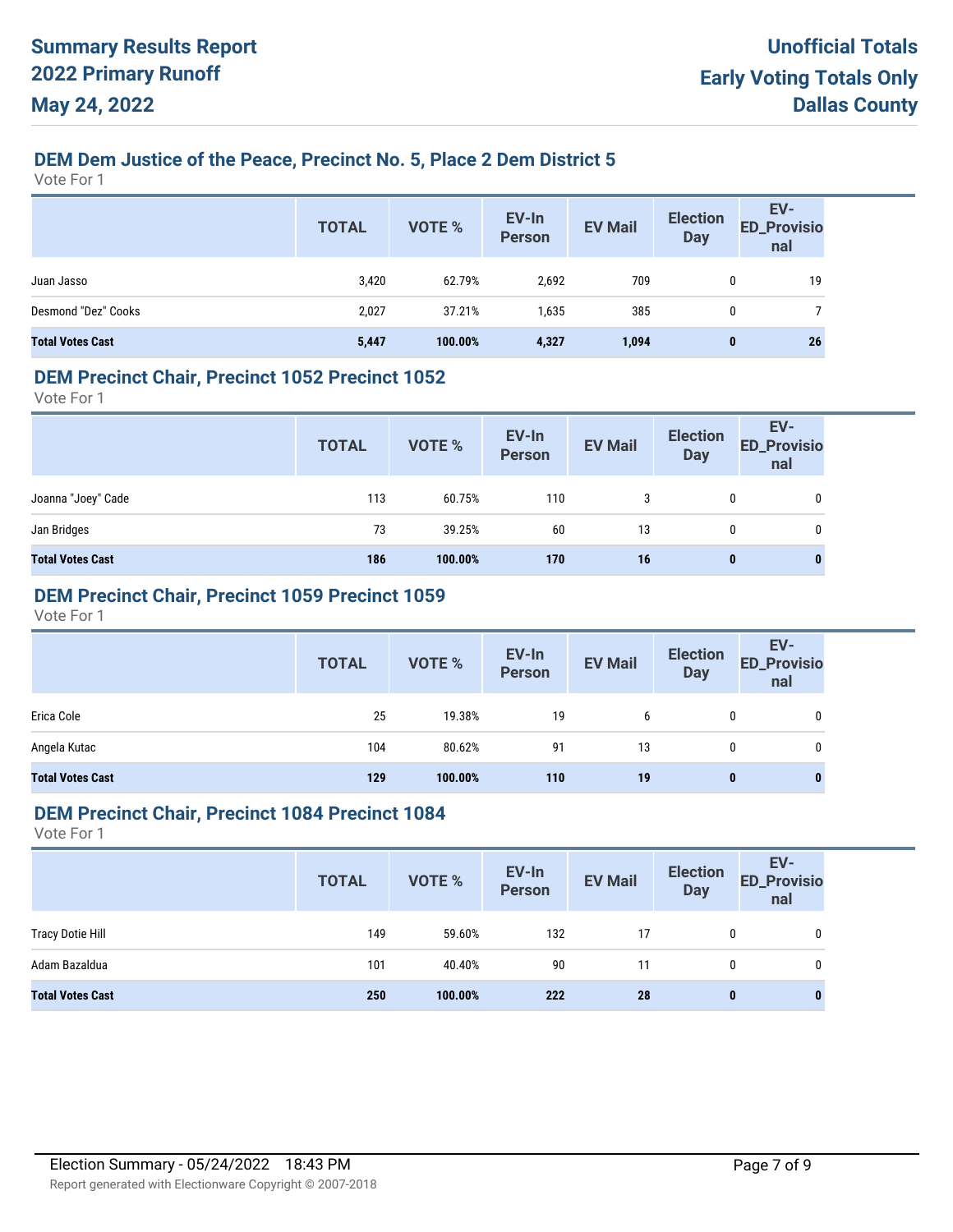## **DEM Precinct Chair, Precinct 2046 Precinct 2046**

Vote For 1

|                         | <b>TOTAL</b> | VOTE %    | EV-In<br>Person | <b>EV Mail</b> | <b>Election</b><br>Day | EV-<br>ED_Provisio<br>nal |
|-------------------------|--------------|-----------|-----------------|----------------|------------------------|---------------------------|
| <b>Colleen Martin</b>   | 34           | $68.00\%$ | 22              | 12             | 0                      | 0                         |
| Deron Valjean Patterson | 16           | 32.00%    | 12              | 4              | 0                      | 0                         |
| <b>Total Votes Cast</b> | 50           | 100.00%   | 34              | 16             | 0                      | $\mathbf{0}$              |

### **DEM Precinct Chair, Precinct 3045 Precinct 3045**

Vote For 1

|                         | <b>TOTAL</b> | VOTE %  | EV-In<br>Person | <b>EV Mail</b> | <b>Election</b><br><b>Day</b> | EV-<br>ED_Provisio<br>nal |
|-------------------------|--------------|---------|-----------------|----------------|-------------------------------|---------------------------|
| Shalondria Galimore     | 10           | 58.82%  |                 | 3              | 0                             | $\mathbf 0$               |
| Temeckia Redd Derrough  |              | 41.18%  |                 | 0              | 0                             | 0                         |
| <b>Total Votes Cast</b> | 17           | 100.00% | 14              | 3              | 0                             | 0                         |

## **DEM Precinct Chair, Precinct 3070 Precinct 3070**

Vote For 1

|                         | <b>TOTAL</b> | VOTE %  | EV-In<br>Person | <b>EV Mail</b> | <b>Election</b><br><b>Day</b> | EV-<br>ED_Provisio<br>nal |
|-------------------------|--------------|---------|-----------------|----------------|-------------------------------|---------------------------|
| Subrina Lynn Brenham    | 93           | 81.58%  | 80              | 13             |                               | 0                         |
| Roxie Olds Pride        | 21           | 18.42%  | 10              | 11             | 0                             | 0                         |
| <b>Total Votes Cast</b> | 114          | 100.00% | 90              | 24             | $\bf{0}$                      | 0                         |

### **DEM Precinct Chair, Precinct 4063 Precinct 4063**

|                         | <b>TOTAL</b> | <b>VOTE %</b> | EV-In<br>Person | <b>EV Mail</b> | <b>Election</b><br><b>Day</b> | EV-<br><b>ED_Provisio</b><br>nal |
|-------------------------|--------------|---------------|-----------------|----------------|-------------------------------|----------------------------------|
| Yolanda R. Alameda      | 42           | 82.35%        | 31              | 10             | 0                             |                                  |
| Philip Hiatt Haigh      | 9            | 17.65%        | 8               |                | 0                             | 0                                |
| <b>Total Votes Cast</b> | 51           | 100.00%       | 39              | 11             | 0                             |                                  |